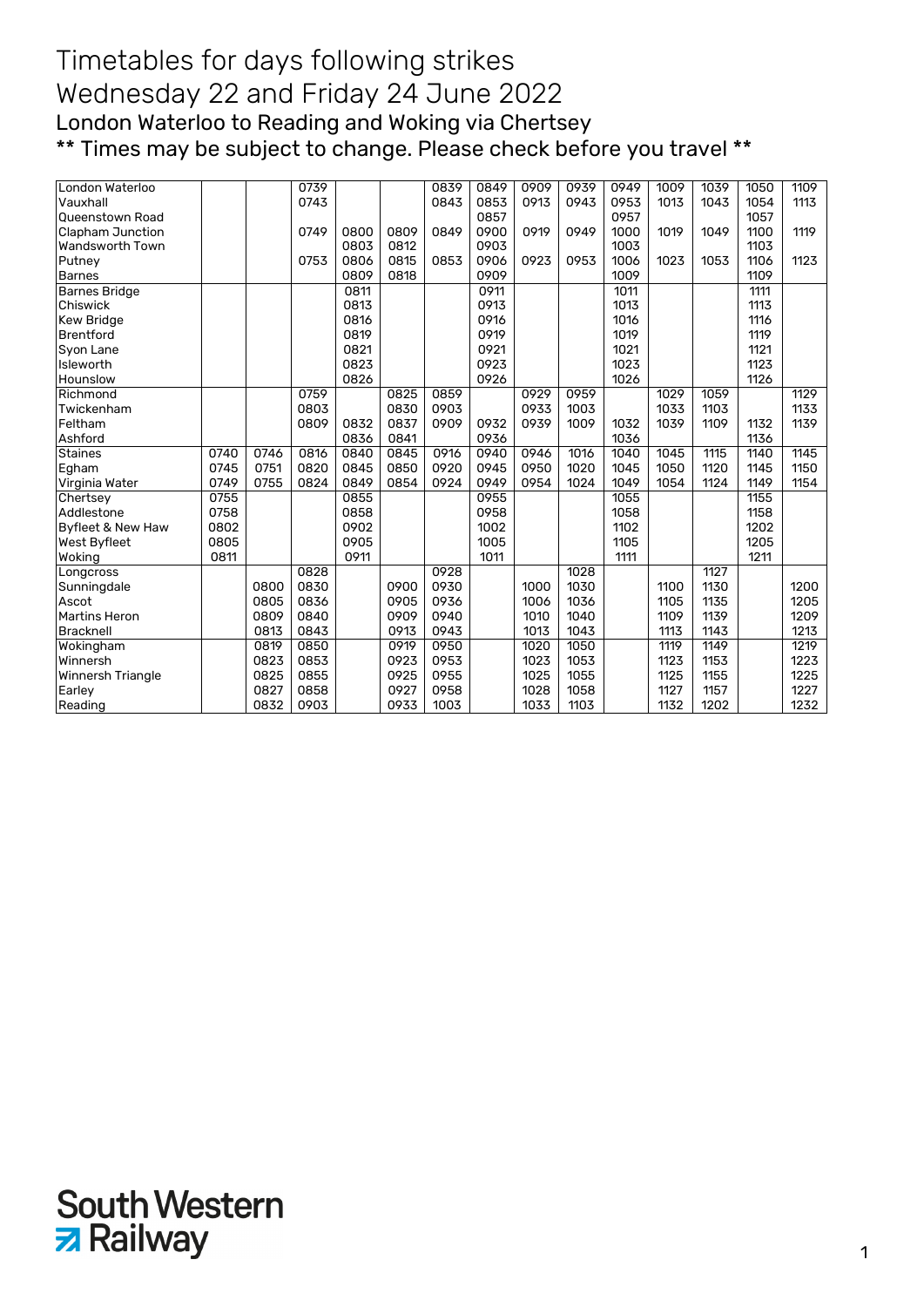| London Waterloo              | 1139 | 1150 | 1209 | 1239 | 1250 | 1309 | 1339 | 1350 | 1409 | 1439 | 1450 | 1509 | 1539 | 1550 |
|------------------------------|------|------|------|------|------|------|------|------|------|------|------|------|------|------|
| Vauxhall                     | 1143 | 1154 | 1213 | 1243 | 1254 | 1313 | 1343 | 1354 | 1413 | 1443 | 1454 | 1513 | 1543 | 1554 |
| <b>Queenstown Road</b>       |      | 1157 |      |      | 1257 |      |      | 1357 |      |      | 1457 |      |      | 1557 |
| Clapham Junction             | 1149 | 1200 | 1219 | 1249 | 1300 | 1319 | 1349 | 1400 | 1419 | 1449 | 1500 | 1519 | 1549 | 1600 |
| Wandsworth Town              |      | 1203 |      |      | 1303 |      |      | 1403 |      |      | 1503 |      |      | 1603 |
| Putney                       | 1153 | 1206 | 1223 | 1253 | 1306 | 1323 | 1353 | 1406 | 1423 | 1453 | 1506 | 1523 | 1553 | 1606 |
| <b>Barnes</b>                |      | 1209 |      |      | 1309 |      |      | 1409 |      |      | 1509 |      |      | 1609 |
| <b>Barnes Bridge</b>         |      | 1211 |      |      | 1311 |      |      | 1411 |      |      | 1511 |      |      | 1611 |
| Chiswick                     |      | 1213 |      |      | 1313 |      |      | 1413 |      |      | 1513 |      |      | 1613 |
| <b>Kew Bridge</b>            |      | 1216 |      |      | 1316 |      |      | 1416 |      |      | 1516 |      |      | 1616 |
| <b>Brentford</b>             |      | 1219 |      |      | 1319 |      |      | 1419 |      |      | 1519 |      |      | 1619 |
| Syon Lane                    |      | 1221 |      |      | 1321 |      |      | 1421 |      |      | 1521 |      |      | 1621 |
| Isleworth                    |      | 1223 |      |      | 1323 |      |      | 1423 |      |      | 1523 |      |      | 1623 |
| Hounslow                     |      | 1226 |      |      | 1326 |      |      | 1426 |      |      | 1526 |      |      | 1626 |
| Richmond                     | 1159 |      | 1229 | 1259 |      | 1329 | 1359 |      | 1429 | 1459 |      | 1529 | 1559 |      |
| Twickenham                   | 1203 |      | 1233 | 1303 |      | 1333 | 1403 |      | 1433 | 1503 |      | 1533 | 1603 |      |
| Feltham                      | 1209 | 1232 | 1239 | 1309 | 1332 | 1339 | 1409 | 1432 | 1439 | 1509 | 1532 | 1539 | 1609 | 1632 |
| Ashford                      |      | 1236 |      |      | 1336 |      |      | 1436 |      |      | 1536 |      |      | 1636 |
| <b>Staines</b>               | 1215 | 1240 | 1245 | 1315 | 1340 | 1345 | 1415 | 1440 | 1445 | 1515 | 1540 | 1545 | 1615 | 1640 |
| Egham                        | 1220 | 1245 | 1250 | 1320 | 1345 | 1350 | 1420 | 1445 | 1450 | 1520 | 1545 | 1550 | 1620 | 1645 |
| Virginia Water               | 1224 | 1249 | 1254 | 1324 | 1349 | 1354 | 1424 | 1449 | 1454 | 1524 | 1549 | 1554 | 1624 | 1649 |
| Chertsey                     |      | 1255 |      |      | 1355 |      |      | 1455 |      |      | 1555 |      |      | 1655 |
| Addlestone                   |      | 1258 |      |      | 1358 |      |      | 1458 |      |      | 1558 |      |      | 1658 |
| <b>Byfleet &amp; New Haw</b> |      | 1302 |      |      | 1402 |      |      | 1502 |      |      | 1602 |      |      | 1702 |
| West Byfleet                 |      | 1305 |      |      | 1405 |      |      | 1505 |      |      | 1605 |      |      | 1705 |
| Woking                       |      | 1311 |      |      | 1411 |      |      | 1511 |      |      | 1611 |      |      | 1711 |
| Longcross                    | 1227 |      |      | 1327 |      |      | 1427 |      |      | 1527 |      |      | 1627 |      |
| Sunningdale                  | 1230 |      | 1300 | 1330 |      | 1400 | 1430 |      | 1500 | 1530 |      | 1600 | 1630 |      |
| Ascot                        | 1235 |      | 1305 | 1335 |      | 1405 | 1435 |      | 1505 | 1535 |      | 1605 | 1635 |      |
| Martins Heron                | 1239 |      | 1309 | 1339 |      | 1409 | 1439 |      | 1509 | 1539 |      | 1609 | 1639 |      |
| <b>Bracknell</b>             | 1243 |      | 1313 | 1343 |      | 1413 | 1443 |      | 1513 | 1543 |      | 1613 | 1643 |      |
| Wokingham                    | 1249 |      | 1319 | 1349 |      | 1419 | 1449 |      | 1519 | 1549 |      | 1619 | 1649 |      |
| Winnersh                     | 1253 |      | 1323 | 1353 |      | 1423 | 1453 |      | 1523 | 1553 |      | 1623 | 1653 |      |
| Winnersh Triangle            | 1255 |      | 1325 | 1355 |      | 1425 | 1455 |      | 1525 | 1555 |      | 1625 | 1655 |      |
| Earley                       | 1257 |      | 1327 | 1357 |      | 1427 | 1457 |      | 1527 | 1557 |      | 1627 | 1657 |      |
| Reading                      | 1302 |      | 1332 | 1405 |      | 1432 | 1502 |      | 1532 | 1602 |      | 1632 | 1702 |      |
|                              |      |      |      |      |      |      |      |      |      |      |      |      |      |      |

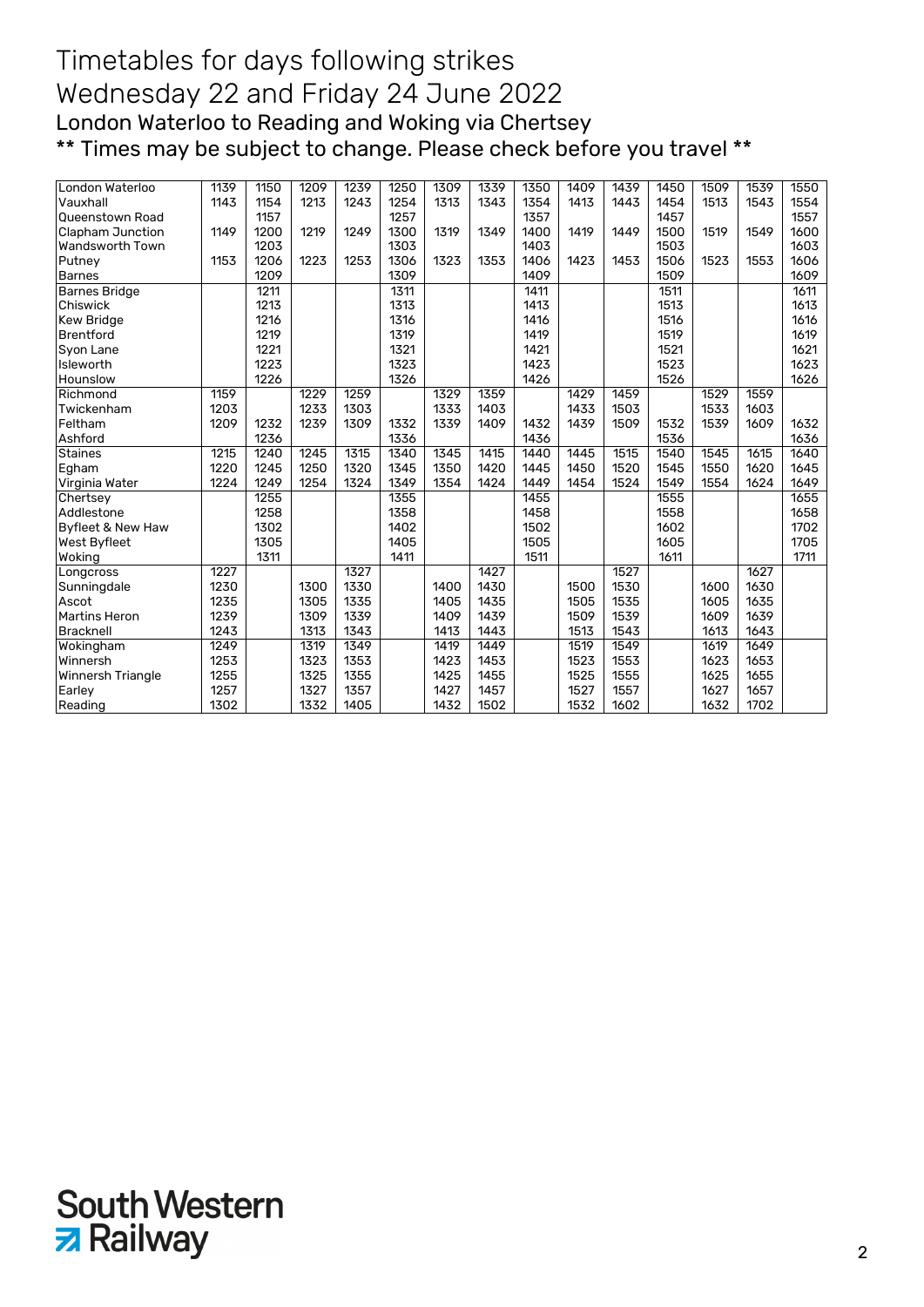| London Waterloo<br>Vauxhall | 1609<br>1613 | 1639<br>1643 | 1650<br>1654 | 1709<br>1713 | 1739<br>1743 | 1750 | 1809<br>1813 | 1839<br>1843 | 1850<br>1854 | 1909<br>1913 | 1939<br>1943 | 1950<br>1954 | 2009<br>2013 | 2039<br>2043 |
|-----------------------------|--------------|--------------|--------------|--------------|--------------|------|--------------|--------------|--------------|--------------|--------------|--------------|--------------|--------------|
|                             |              |              |              |              |              | 1754 |              |              |              |              |              |              |              |              |
| <b>Queenstown Road</b>      |              |              | 1657         |              |              | 1757 |              |              | 1857         |              |              | 1957         |              |              |
| Clapham Junction            | 1619         | 1649         | 1700         | 1719         | 1749         | 1800 | 1819         | 1849         | 1900         | 1919         | 1949         | 2000         | 2019         | 2049         |
| Wandsworth Town             |              |              | 1703         |              |              | 1803 |              |              | 1903         |              |              | 2003         |              |              |
| Putney                      | 1623         | 1653         | 1706         | 1723         | 1753         | 1806 | 1823         | 1853         | 1906         | 1923         | 1953         | 2006         | 2023         | 2053         |
| <b>Barnes</b>               |              |              | 1709         |              |              | 1809 |              |              | 1909         |              |              | 2009         |              |              |
| <b>Barnes Bridge</b>        |              |              | 1711         |              |              | 1811 |              |              | 1911         |              |              | 2011         |              |              |
| Chiswick                    |              |              | 1713         |              |              | 1813 |              |              | 1913         |              |              | 2013         |              |              |
| <b>Kew Bridge</b>           |              |              | 1716         |              |              | 1816 |              |              | 1916         |              |              | 2016         |              |              |
| <b>Brentford</b>            |              |              | 1719         |              |              | 1819 |              |              | 1919         |              |              | 2019         |              |              |
| Syon Lane                   |              |              | 1721         |              |              | 1821 |              |              | 1921         |              |              | 2021         |              |              |
| Isleworth                   |              |              | 1723         |              |              | 1823 |              |              | 1923         |              |              | 2023         |              |              |
| Hounslow                    |              |              | 1726         |              |              | 1826 |              |              | 1926         |              |              | 2026         |              |              |
| Richmond                    | 1629         | 1659         |              | 1729         | 1759         |      | 1829         | 1859         |              | 1929         | 1959         |              | 2029         | 2059         |
| Twickenham                  | 1633         | 1703         |              | 1733         | 1803         |      | 1833         | 1903         |              | 1933         | 2003         |              | 2033         | 2103         |
| Feltham                     | 1639         | 1709         | 1732         | 1739         | 1809         | 1832 | 1839         | 1909         | 1932         | 1939         | 2009         | 2032         | 2039         | 2109         |
| Ashford                     |              |              | 1736         |              |              | 1836 |              |              | 1936         |              |              | 2036         |              |              |
| <b>Staines</b>              | 1645         | 1715         | 1740         | 1745         | 1815         | 1840 | 1845         | 1915         | 1941         | 1945         | 2015         | 2040         | 2045         | 2115         |
| Egham                       | 1650         | 1720         | 1745         | 1750         | 1820         | 1845 | 1850         | 1920         | 1945         | 1950         | 2020         | 2045         | 2050         | 2120         |
| Virginia Water              | 1654         | 1724         | 1749         | 1754         | 1824         | 1849 | 1854         | 1924         | 1949         | 1954         | 2024         | 2049         | 2054         | 2124         |
| Chertsey                    |              |              | 1755         |              |              | 1855 |              |              | 1955         |              |              | 2055         |              |              |
| Addlestone                  |              |              | 1758         |              |              | 1858 |              |              | 1958         |              |              | 2058         |              |              |
| Byfleet & New Haw           |              |              | 1802         |              |              | 1902 |              |              | 2002         |              |              | 2102         |              |              |
| West Byfleet                |              |              | 1805         |              |              | 1905 |              |              | 2005         |              |              | 2105         |              |              |
| Woking                      |              |              | 1815         |              |              | 1915 |              |              | 2015         |              |              | 2115         |              |              |
| Longcross                   |              | 1727         |              |              | 1827         |      |              | 1927         |              |              | 2027         |              |              | 2127         |
| Sunningdale                 | 1700         | 1730         |              | 1800         | 1830         |      | 1900         | 1930         |              | 2000         | 2030         |              | 2100         | 2130         |
| Ascot                       | 1705         | 1735         |              | 1805         | 1835         |      | 1905         | 1935         |              | 2005         | 2035         |              | 2105         | 2135         |
| <b>Martins Heron</b>        | 1709         | 1739         |              | 1809         | 1839         |      | 1909         | 1939         |              | 2009         | 2039         |              | 2109         | 2139         |
| Bracknell                   | 1713         | 1743         |              | 1813         | 1843         |      | 1913         | 1943         |              | 2013         | 2043         |              | 2113         | 2143         |
| Wokingham                   | 1719         | 1749         |              | 1819         | 1849         |      | 1919         | 1949         |              | 2019         | 2049         |              | 2119         | 2149         |
| Winnersh                    | 1723         | 1753         |              | 1823         | 1853         |      | 1923         | 1953         |              | 2023         | 2053         |              | 2123         | 2153         |
| Winnersh Triangle           | 1725         | 1755         |              | 1825         | 1855         |      | 1925         | 1955         |              | 2025         | 2055         |              | 2125         | 2155         |
| Earley                      | 1727         | 1757         |              | 1827         | 1857         |      | 1927         | 1957         |              | 2027         | 2057         |              | 2127         | 2157         |
| Reading                     | 1732         | 1802         |              | 1832         | 1902         |      | 1932         | 2002         |              | 2032         | 2102         |              | 2132         | 2202         |

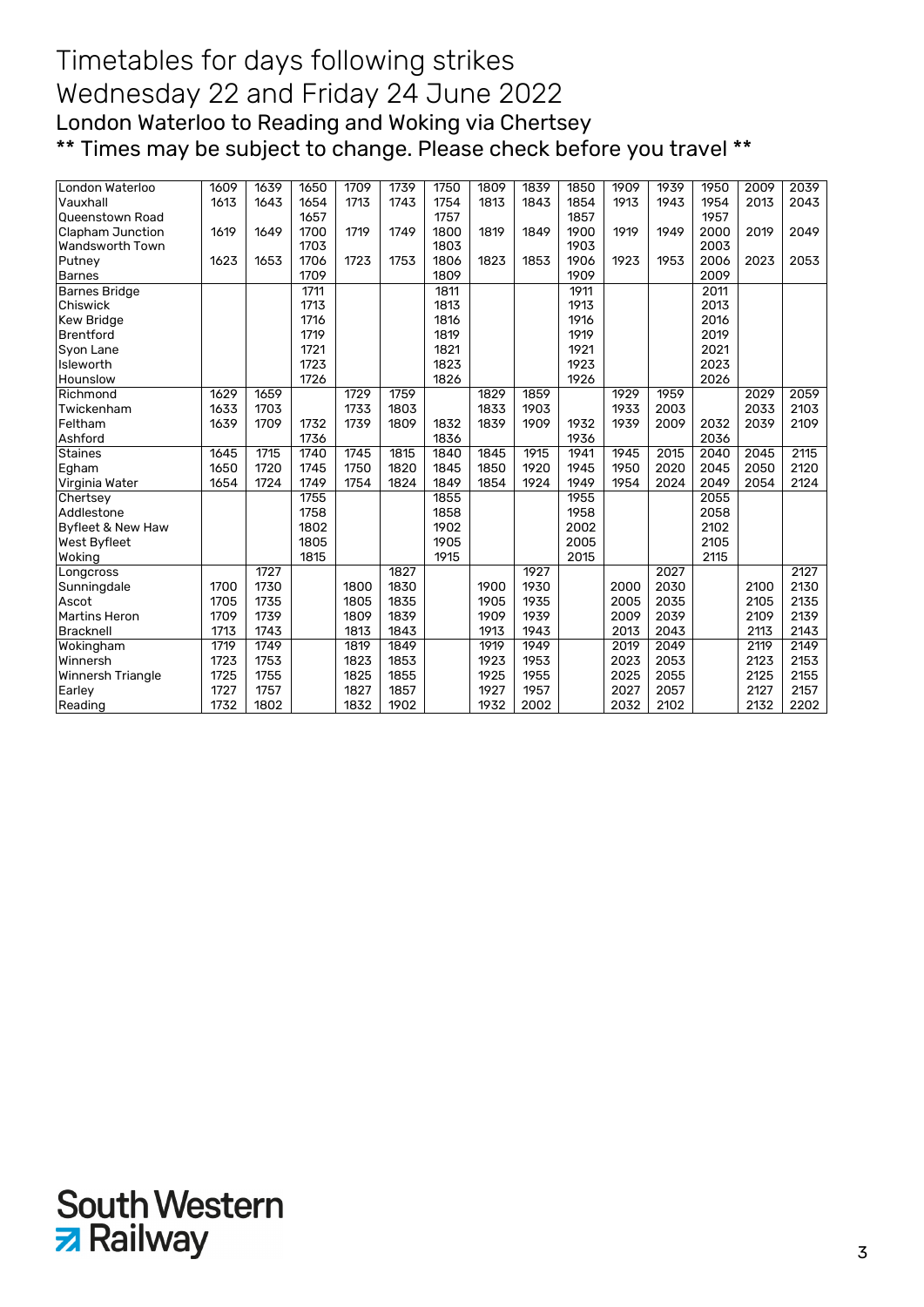| London Waterloo        | 2050 | 2109 | 2139 | 2150 | 2239 | 2250 | 2309 |       |  |  |  |
|------------------------|------|------|------|------|------|------|------|-------|--|--|--|
| Vauxhall               | 2054 | 2113 | 2143 | 2154 | 2243 | 2254 | 2313 |       |  |  |  |
| <b>Queenstown Road</b> | 2057 |      |      | 2157 |      | 2257 |      |       |  |  |  |
| Clapham Junction       | 2100 | 2119 | 2149 | 2200 | 2249 | 2300 | 2319 |       |  |  |  |
| Wandsworth Town        | 2103 |      |      | 2203 |      | 2303 |      |       |  |  |  |
| Putney                 | 2106 | 2123 | 2153 | 2206 | 2253 | 2306 | 2323 |       |  |  |  |
| <b>Barnes</b>          | 2109 |      |      | 2209 |      | 2309 |      |       |  |  |  |
| <b>Barnes Bridge</b>   | 2111 |      |      | 2211 |      | 2311 |      |       |  |  |  |
| Chiswick               | 2113 |      |      | 2213 |      | 2313 |      |       |  |  |  |
| <b>Kew Bridge</b>      | 2116 |      |      | 2216 |      | 2316 |      |       |  |  |  |
| Brentford              | 2119 |      |      | 2219 |      | 2319 |      |       |  |  |  |
| Syon Lane              | 2121 |      |      | 2221 |      | 2321 |      |       |  |  |  |
| Isleworth              | 2123 |      |      | 2223 |      | 2323 |      |       |  |  |  |
| Hounslow               | 2126 |      |      | 2226 |      | 2326 |      |       |  |  |  |
| Richmond               |      | 2129 | 2159 |      | 2259 |      | 2329 |       |  |  |  |
| Twickenham             |      | 2133 | 2203 |      | 2303 |      | 2333 |       |  |  |  |
| Feltham                | 2132 | 2139 | 2209 | 2232 | 2309 | 2332 | 2339 |       |  |  |  |
| Ashford                | 2136 |      |      | 2236 |      | 2336 |      |       |  |  |  |
| <b>Staines</b>         | 2140 | 2145 | 2215 | 2240 | 2315 | 2340 | 2345 | 0022  |  |  |  |
| Egham                  | 2145 | 2150 | 2220 | 2245 | 2320 | 2345 | 2350 | 0026s |  |  |  |
| Virginia Water         | 2149 | 2154 | 2224 | 2249 | 2324 | 2349 | 2354 | 0031s |  |  |  |
| Chertsey               | 2155 |      |      | 2255 |      | 2355 |      | 0036s |  |  |  |
| Addlestone             | 2158 |      |      | 2258 |      | 2358 |      | 0039s |  |  |  |
| Byfleet & New Haw      | 2202 |      |      | 2303 |      | 0002 |      | 0043s |  |  |  |
| West Byfleet           | 2205 |      |      | 2305 |      | 0005 |      | 0047s |  |  |  |
| Woking                 | 2211 |      |      | 2311 |      | 0011 |      | 0052  |  |  |  |
| Longcross              |      |      |      |      |      |      |      |       |  |  |  |
| Sunningdale            |      | 2200 | 2230 |      | 2330 |      | 2359 |       |  |  |  |
| Ascot                  |      | 2205 | 2235 |      | 2335 |      | 0005 |       |  |  |  |
| <b>Martins Heron</b>   |      | 2209 | 2239 |      | 2339 |      | 0009 |       |  |  |  |
| Bracknell              |      | 2213 | 2243 |      | 2343 |      | 0013 |       |  |  |  |
| Wokingham              |      | 2219 | 2249 |      | 2349 |      | 0019 |       |  |  |  |
| Winnersh               |      | 2223 | 2253 |      | 2353 |      | 0023 |       |  |  |  |
| Winnersh Triangle      |      | 2225 | 2255 |      | 2355 |      | 0025 |       |  |  |  |
| Earley                 |      | 2227 | 2257 |      | 2357 |      | 0027 |       |  |  |  |
| Reading                |      | 2232 | 2302 |      | 0002 |      | 0032 |       |  |  |  |

Note: s - stops to let passengers leave the train only

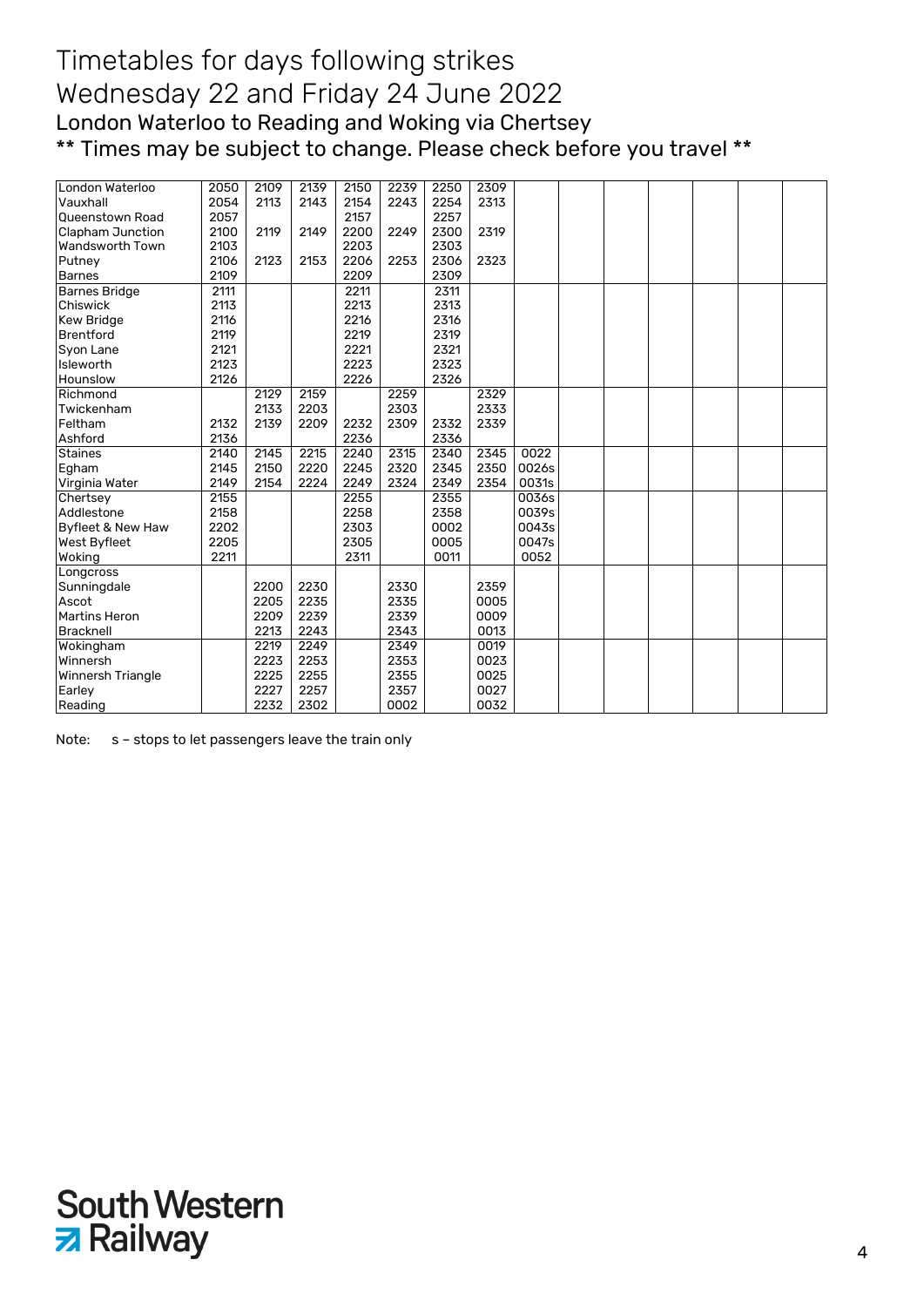| Reading                 |      | 0754 | 0824 |      | 0854 | 0924 |      | 0954 | 1024 |      | 1054 | 1124 |      | 1154 |
|-------------------------|------|------|------|------|------|------|------|------|------|------|------|------|------|------|
| Earley                  |      | 0759 | 0829 |      | 0859 | 0929 |      | 0959 | 1029 |      | 1059 | 1129 |      | 1159 |
| Winnersh Triangle       |      | 0801 | 0831 |      | 0901 | 0931 |      | 1001 | 1031 |      | 1101 | 1131 |      | 1201 |
| Winnersh                |      | 0803 | 0833 |      | 0903 | 0933 |      | 1003 | 1033 |      | 1103 | 1133 |      | 1203 |
| Wokingham               |      | 0808 | 0838 |      | 0908 | 0938 |      | 1008 | 1038 |      | 1108 | 1138 |      | 1208 |
| Bracknell               |      | 0814 | 0844 |      | 0914 | 0944 |      | 1014 | 1044 |      | 1114 | 1144 |      | 1214 |
| Martins Heron           |      | 0817 | 0847 |      | 0917 | 0947 |      | 1017 | 1047 |      | 1117 | 1147 |      | 1217 |
| Ascot                   |      | 0822 | 0852 |      | 0922 | 0952 |      | 1022 | 1052 |      | 1122 | 1152 |      | 1222 |
| Sunningdale             |      | 0825 | 0855 |      | 0925 | 0955 |      | 1025 | 1055 |      | 1125 | 1155 |      | 1225 |
| Longcross               |      | 0828 |      |      | 0928 |      |      | 1028 |      |      | 1128 |      |      | 1228 |
| Woking                  | 0751 |      |      | 0852 |      |      | 0952 |      |      | 1052 |      |      | 1152 |      |
| West Byfleet            | 0755 |      |      | 0856 |      |      | 0956 |      |      | 1056 |      |      | 1156 |      |
| Byfleet & New Haw       | 0759 |      |      | 0900 |      |      | 1000 |      |      | 1100 |      |      | 1200 |      |
| Addlestone              | 0803 |      |      | 0904 |      |      | 1004 |      |      | 1104 |      |      | 1204 |      |
| Chertsey                | 0806 |      |      | 0907 |      |      | 1007 |      |      | 1107 |      |      | 1207 |      |
| Virginia Water          | 0812 | 0831 | 0901 | 0912 | 0931 | 1001 | 1012 | 1031 | 1101 | 1112 | 1131 | 1201 | 1212 | 1231 |
| Egham                   | 0816 | 0836 | 0905 | 0916 | 0936 | 1005 | 1016 | 1035 | 1105 | 1116 | 1135 | 1205 | 1216 | 1235 |
| Staines                 | 0821 | 0841 | 0910 | 0921 | 0941 | 1011 | 1021 | 1041 | 1111 | 1121 | 1141 | 1211 | 1221 | 1241 |
| Ashford                 | 0824 |      |      | 0924 |      |      | 1024 |      |      | 1124 |      |      | 1224 |      |
| Feltham                 | 0829 | 0847 | 0916 | 0929 | 0947 | 1017 | 1029 | 1047 | 1117 | 1129 | 1147 | 1217 | 1229 | 1247 |
| Twickenham              |      | 0853 | 0923 |      | 0953 | 1023 |      | 1053 | 1123 |      | 1153 | 1223 |      | 1253 |
| Richmond                |      | 0857 | 0927 |      | 0957 | 1027 |      | 1057 | 1127 |      | 1157 | 1227 |      | 1257 |
| Hounslow                | 0834 |      |      | 0935 |      |      | 1035 |      |      | 1135 |      |      | 1235 |      |
| Isleworth               | 0837 |      |      | 0938 |      |      | 1038 |      |      | 1138 |      |      | 1238 |      |
| Syon Lane               | 0839 |      |      | 0940 |      |      | 1040 |      |      | 1140 |      |      | 1240 |      |
| <b>Brentford</b>        | 0842 |      |      | 0942 |      |      | 1042 |      |      | 1142 |      |      | 1242 |      |
| Kew Bridge              | 0844 |      |      | 0945 |      |      | 1045 |      |      | 1145 |      |      | 1245 |      |
| Chiswick                | 0847 |      |      | 0947 |      |      | 1047 |      |      | 1147 |      |      | 1247 |      |
| <b>Barnes Bridge</b>    | 0849 |      |      | 0950 |      |      | 1050 |      |      | 1150 |      |      | 1250 |      |
| <b>Barnes</b>           | 0851 |      |      | 0953 |      |      | 1053 |      |      | 1153 |      |      | 1253 |      |
| Putney                  | 0854 | 0904 | 0934 | 0956 | 1004 | 1034 | 1056 | 1104 | 1134 | 1156 | 1204 | 1234 | 1256 | 1304 |
| Wandsworth Town         | 0857 |      |      | 0959 |      |      | 1059 |      |      | 1159 |      |      | 1259 |      |
| <b>Clapham Junction</b> | 0900 | 0908 | 0938 | 1002 | 1008 | 1038 | 1102 | 1108 | 1138 | 1202 | 1208 | 1238 | 1302 | 1308 |
| <b>Queenstown Road</b>  | 0904 |      |      | 1005 |      |      | 1105 |      |      | 1205 |      |      | 1305 |      |
| Vauxhall                | 0907 | 0914 | 0944 | 1008 | 1014 | 1044 | 1108 | 1114 | 1144 | 1208 | 1214 | 1244 | 1308 | 1314 |
| London Waterloo         | 0915 | 0920 | 0950 | 1015 | 1022 | 1052 | 1113 | 1120 | 1150 | 1213 | 1218 | 1248 | 1313 | 1318 |
|                         |      |      |      |      |      |      |      |      |      |      |      |      |      |      |

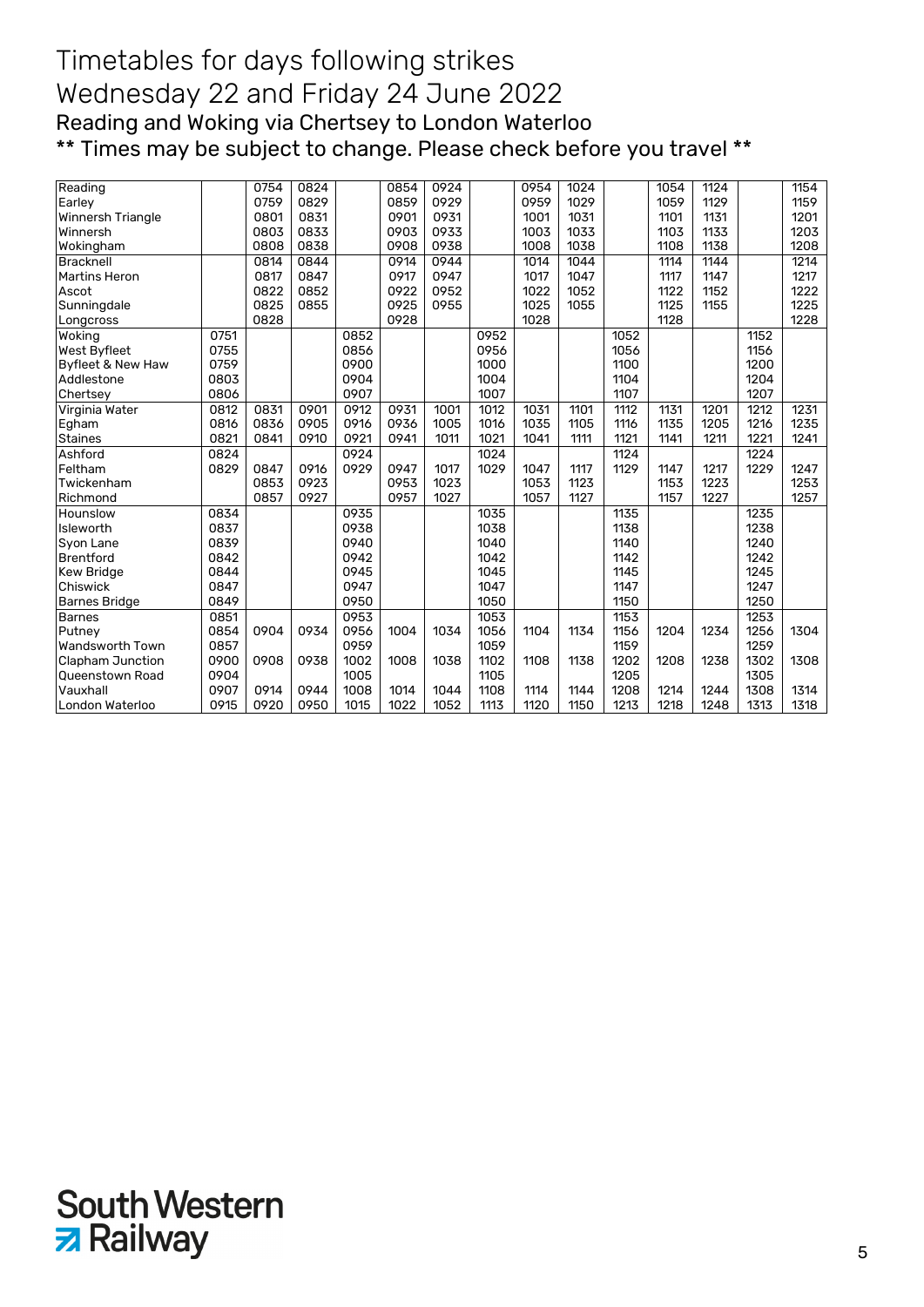| Reading                 | 1224 |      | 1254 | 1324 |      | 1354 | 1424 |      | 1454 | 1524 |      | 1554 | 1624 |      |
|-------------------------|------|------|------|------|------|------|------|------|------|------|------|------|------|------|
| Earley                  | 1229 |      | 1259 | 1329 |      | 1359 | 1429 |      | 1459 | 1529 |      | 1559 | 1629 |      |
| Winnersh Triangle       | 1231 |      | 1301 | 1331 |      | 1401 | 1431 |      | 1501 | 1531 |      | 1601 | 1631 |      |
| Winnersh                | 1233 |      | 1303 | 1333 |      | 1403 | 1433 |      | 1503 | 1533 |      | 1603 | 1633 |      |
| Wokingham               | 1238 |      | 1308 | 1338 |      | 1408 | 1438 |      | 1508 | 1538 |      | 1608 | 1638 |      |
| Bracknell               | 1244 |      | 1314 | 1344 |      | 1414 | 1444 |      | 1514 | 1544 |      | 1614 | 1644 |      |
| <b>Martins Heron</b>    | 1247 |      | 1317 | 1347 |      | 1417 | 1447 |      | 1517 | 1547 |      | 1617 | 1647 |      |
| Ascot                   | 1252 |      | 1322 | 1352 |      | 1422 | 1452 |      | 1522 | 1552 |      | 1622 | 1652 |      |
| Sunningdale             | 1255 |      | 1325 | 1355 |      | 1425 | 1455 |      | 1525 | 1555 |      | 1625 | 1655 |      |
| Longcross               |      |      | 1328 |      |      | 1428 |      |      | 1528 |      |      | 1628 |      |      |
| Woking                  |      | 1252 |      |      | 1352 |      |      | 1452 |      |      | 1552 |      |      | 1652 |
| West Byfleet            |      | 1256 |      |      | 1356 |      |      | 1456 |      |      | 1556 |      |      | 1656 |
| Byfleet & New Haw       |      | 1300 |      |      | 1400 |      |      | 1500 |      |      | 1600 |      |      | 1700 |
| Addlestone              |      | 1304 |      |      | 1404 |      |      | 1504 |      |      | 1604 |      |      | 1704 |
| Chertsey                |      | 1307 |      |      | 1407 |      |      | 1507 |      |      | 1607 |      |      | 1707 |
| Virginia Water          | 1301 | 1312 | 1331 | 1401 | 1412 | 1431 | 1501 | 1512 | 1531 | 1601 | 1612 | 1631 | 1701 | 1712 |
| Egham                   | 1305 | 1316 | 1335 | 1405 | 1416 | 1435 | 1505 | 1516 | 1535 | 1605 | 1616 | 1635 | 1705 | 1716 |
| <b>Staines</b>          | 1311 | 1321 | 1341 | 1411 | 1421 | 1441 | 1511 | 1521 | 1541 | 1611 | 1621 | 1641 | 1711 | 1721 |
| Ashford                 |      | 1324 |      |      | 1424 |      |      | 1524 |      |      | 1624 |      |      | 1724 |
| Feltham                 | 1317 | 1329 | 1347 | 1417 | 1429 | 1447 | 1517 | 1529 | 1547 | 1617 | 1629 | 1647 | 1717 | 1729 |
| Twickenham              | 1323 |      | 1353 | 1423 |      | 1453 | 1523 |      | 1553 | 1623 |      | 1653 | 1723 |      |
| Richmond                | 1327 |      | 1357 | 1427 |      | 1457 | 1527 |      | 1557 | 1627 |      | 1657 | 1727 |      |
| Hounslow                |      | 1335 |      |      | 1435 |      |      | 1535 |      |      | 1635 |      |      | 1735 |
| Isleworth               |      | 1338 |      |      | 1438 |      |      | 1538 |      |      | 1638 |      |      | 1738 |
| Syon Lane               |      | 1340 |      |      | 1440 |      |      | 1540 |      |      | 1640 |      |      | 1740 |
| <b>Brentford</b>        |      | 1342 |      |      | 1442 |      |      | 1542 |      |      | 1642 |      |      | 1742 |
| Kew Bridge              |      | 1345 |      |      | 1445 |      |      | 1545 |      |      | 1645 |      |      | 1745 |
| Chiswick                |      | 1347 |      |      | 1447 |      |      | 1547 |      |      | 1647 |      |      | 1747 |
| <b>Barnes Bridge</b>    |      | 1350 |      |      | 1450 |      |      | 1550 |      |      | 1650 |      |      | 1750 |
| <b>Barnes</b>           |      | 1353 |      |      | 1453 |      |      | 1553 |      |      | 1653 |      |      | 1753 |
| Putney                  | 1334 | 1356 | 1404 | 1434 | 1456 | 1504 | 1534 | 1556 | 1604 | 1634 | 1656 | 1704 | 1734 | 1756 |
| Wandsworth Town         |      | 1359 |      |      | 1459 |      |      | 1559 |      |      | 1659 |      |      | 1759 |
| <b>Clapham Junction</b> | 1338 | 1402 | 1408 | 1438 | 1502 | 1508 | 1538 | 1602 | 1608 | 1638 | 1702 | 1708 | 1738 | 1802 |
| <b>Queenstown Road</b>  |      | 1405 |      |      | 1505 |      |      | 1605 |      |      | 1705 |      |      | 1805 |
| Vauxhall                | 1344 | 1408 | 1414 | 1444 | 1508 | 1514 | 1544 | 1608 | 1614 | 1644 | 1708 | 1714 | 1744 | 1808 |
| London Waterloo         | 1348 | 1413 | 1418 | 1451 | 1513 | 1518 | 1548 | 1613 | 1618 | 1648 | 1713 | 1718 | 1748 | 1813 |

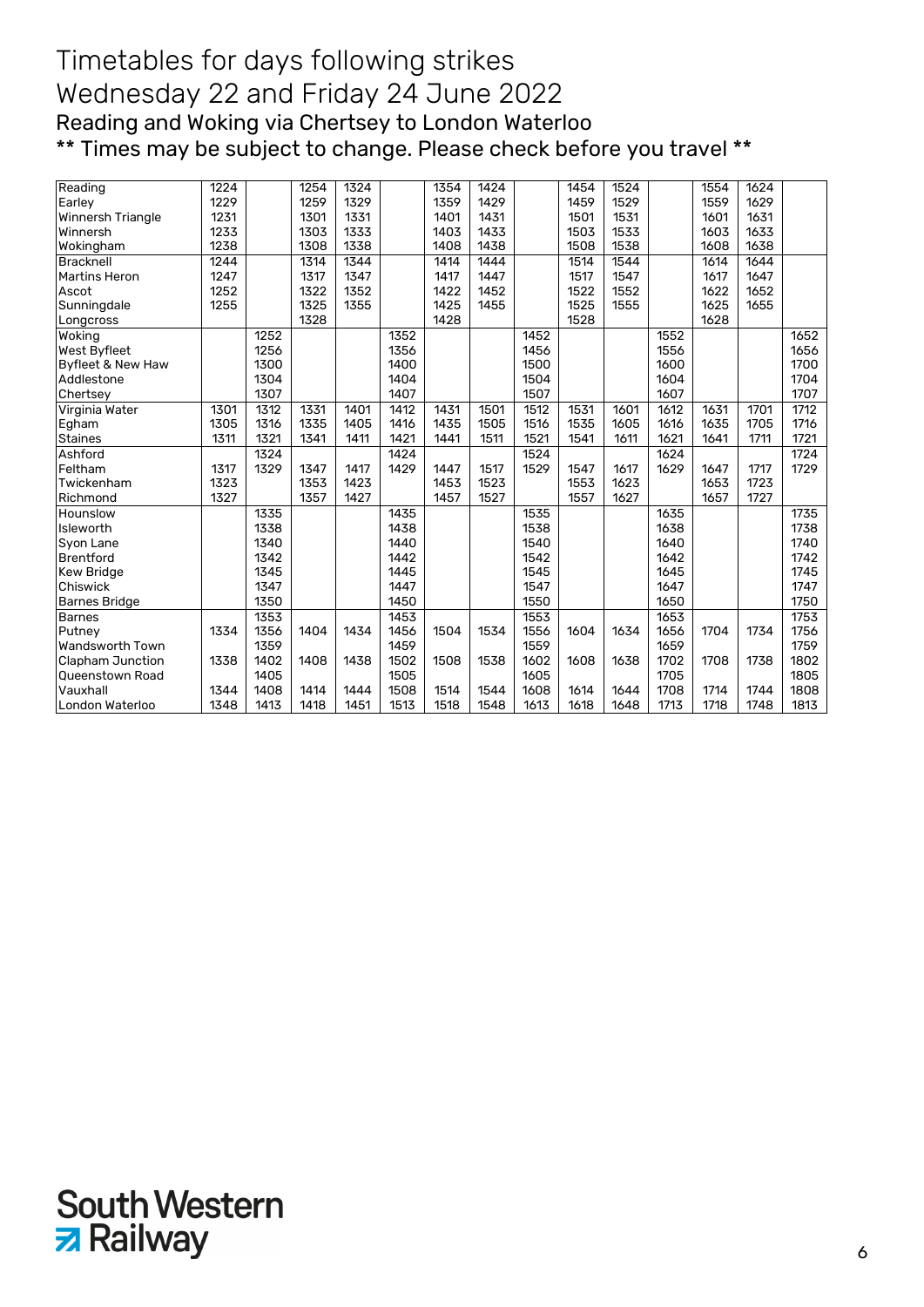| 1724<br>1754<br>1824<br>1924<br>2024<br>1654<br>1854<br>1954<br>2054<br>Reading                                                 | 2124 |
|---------------------------------------------------------------------------------------------------------------------------------|------|
|                                                                                                                                 |      |
| 2029<br>1729<br>1759<br>1829<br>1929<br>1959<br>2059<br>1659<br>1859<br>Earley                                                  | 2129 |
| 2031<br>1701<br>1731<br>1801<br>1831<br>1931<br>2001<br>2101<br>Winnersh Triangle<br>1901                                       | 2131 |
| 2033<br>1733<br>1803<br>1833<br>1933<br>2003<br>2103<br>Winnersh<br>1703<br>1903                                                | 2133 |
| 2038<br>1708<br>1738<br>1808<br>1838<br>1908<br>1938<br>2008<br>2108<br>Wokingham                                               | 2138 |
| 2044<br>1744<br>1844<br>1944<br>1714<br>1814<br>1914<br>2014<br>2114<br><b>Bracknell</b>                                        | 2144 |
| 2047<br>Martins Heron<br>1717<br>1747<br>1847<br>1947<br>2017<br>1817<br>1917<br>2117                                           | 2147 |
| 1852<br>1952<br>2022<br>2052<br>2122<br>1722<br>1752<br>1822<br>1922<br>Ascot                                                   | 2152 |
| 1725<br>1825<br>1855<br>1925<br>2025<br>2055<br>2125<br>1755<br>1955<br>Sunningdale                                             | 2155 |
| 1728<br>1828<br>1928<br>2028<br>2128<br>Longcross                                                                               |      |
| 1752<br>1852<br>1952<br>2052<br>Woking                                                                                          |      |
| West Byfleet<br>1756<br>1856<br>1956<br>2056                                                                                    |      |
| 1800<br>1900<br>2000<br>2100<br>Byfleet & New Haw                                                                               |      |
| 1804<br>1904<br>2004<br>2104<br>Addlestone                                                                                      |      |
| 1807<br>1907<br>2007<br>2107<br>Chertsey                                                                                        |      |
| 1912<br>1731<br>1801<br>1812<br>1831<br>1901<br>1931<br>2001<br>2012<br>2031<br>2101<br>2112<br>2131<br>Virginia Water          | 2201 |
| 1816<br>2016<br>2035<br>Egham<br>1736<br>1805<br>1835<br>1905<br>1916<br>1935<br>2005<br>2105<br>2116<br>2135                   | 2205 |
| 1821<br>1921<br>2021<br>2041<br>2121<br><b>Staines</b><br>1741<br>1811<br>1841<br>1911<br>1941<br>2011<br>2111<br>2141          | 2211 |
| Ashford<br>1824<br>1924<br>2024<br>2124                                                                                         |      |
| 1829<br>1929<br>2017<br>2029<br>2129<br>Feltham<br>1747<br>1817<br>1847<br>1917<br>1947<br>2047<br>2117<br>2147                 | 2217 |
| 1923<br>1753<br>1823<br>1853<br>1953<br>2023<br>2053<br>2123<br>2153<br>Twickenham                                              | 2223 |
| 1757<br>1827<br>1857<br>1927<br>1957<br>2027<br>2057<br>2127<br>2157<br>Richmond                                                | 2227 |
| 2035<br>1835<br>1935<br>2135<br>Hounslow                                                                                        |      |
| 1838<br>1938<br>2038<br>2138<br>Isleworth                                                                                       |      |
| 1840<br>1940<br>2040<br>2140<br>Syon Lane                                                                                       |      |
| 1842<br>1942<br>2042<br>2142<br>Brentford                                                                                       |      |
| 1845<br>1945<br>2045<br>2145<br><b>Kew Bridge</b>                                                                               |      |
| 2047<br>1847<br>1947<br>2147<br>Chiswick                                                                                        |      |
| 1850<br>1950<br>2050<br>2150<br><b>Barnes Bridge</b>                                                                            |      |
| 1853<br>1953<br>2053<br>2153<br><b>Barnes</b>                                                                                   |      |
| 1856<br>1956<br>2056<br>2156<br>Putney<br>1804<br>1834<br>1904<br>1934<br>2004<br>2034<br>2104<br>2134<br>2204                  | 2234 |
| 1859<br>1959<br>2059<br>2159<br>Wandsworth Town                                                                                 |      |
| 1902<br>2102<br>1838<br>1908<br>2002<br>2008<br>2038<br>2108<br>2138<br>2202<br><b>Clapham Junction</b><br>1808<br>1938<br>2208 | 2238 |
| 1905<br>2005<br>2105<br>2205<br>Queenstown Road                                                                                 |      |
| Vauxhall<br>1844<br>1908<br>2008<br>2044<br>2108<br>2208<br>1914<br>1944<br>2014<br>2144<br>2214<br>1814<br>2114                | 2244 |
| 1913<br>1848<br>1918<br>1948<br>2013<br>2018<br>2048<br>2113<br>2118<br>2148<br>2213<br>2218<br>London Waterloo<br>1818         | 2248 |